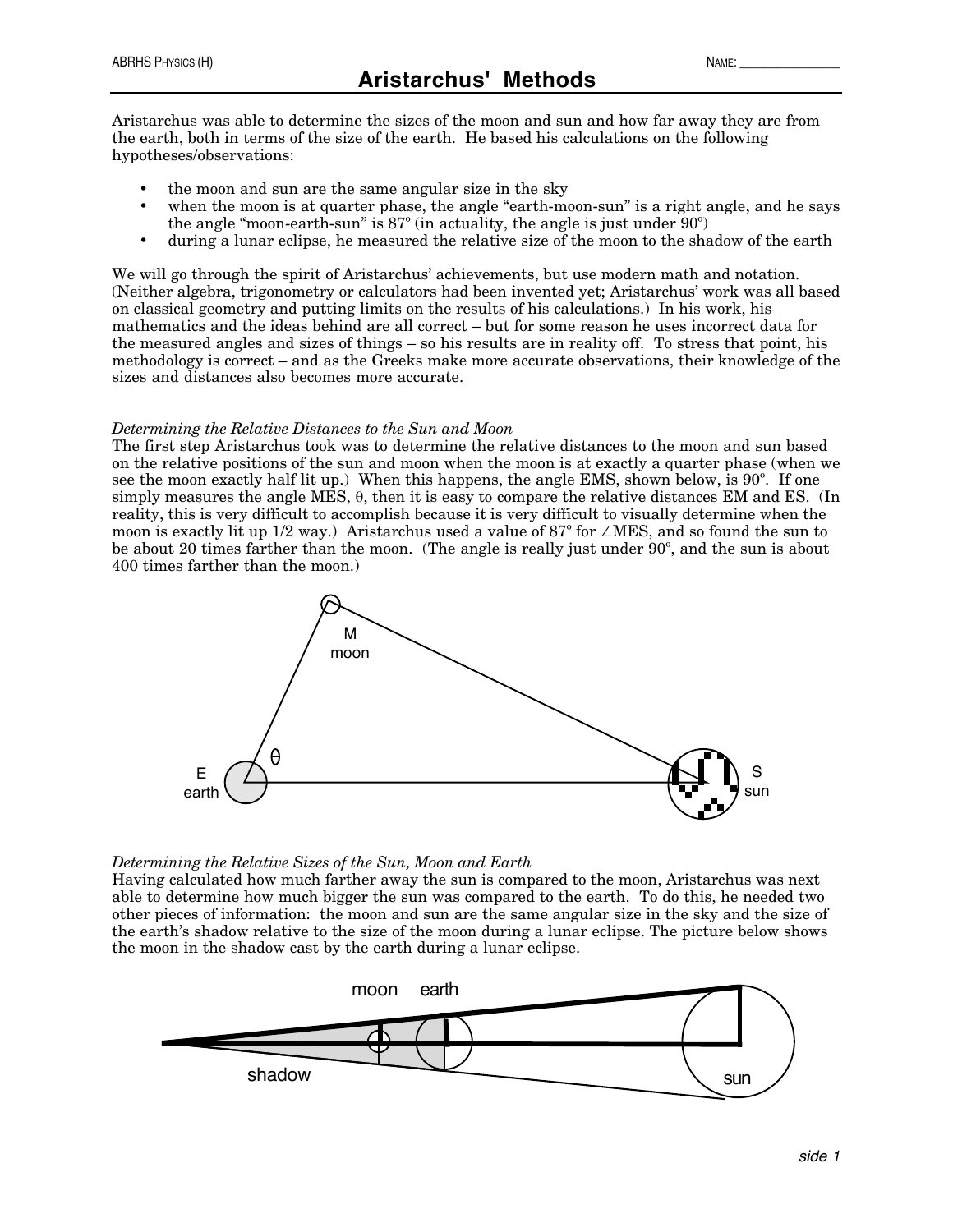The following diagram is taken from the previous diagram, but made a little bigger, removing the actual moon, earth and sun, and then adding a lot of labels. (The bold lines in the previous diagram are the solid lines in the one below.) As above, this is a diagram during a lunar eclipse. The big triangle is formed by the radius of the sun and the vertex of the earth's shadow. The two other altitudes drawn would represent the radius of the earth and the radius of the earth's shadow during the eclipse. (Notice that the moon itself is not part of the diagram.)



Aristarchus' reasoning is based on a number of similar triangles from the diagram above and two other pieces of information: the size of the earth's shadow compared to the moon during a lunar eclipse, and the relative distances of the sun and moon. By looking at some similar triangles from the diagram above, and then doing a lot of algebra, we will be able to find an expression that finds the ratio of the size of the sun to the size of the earth  $(R_s/R_e)$  in terms of the relative distances to the moon and sun (found earlier) and the relative sizes of the moon and the earth's shadow during an eclipse.

Looking at the two triangles with the dotted lines as bases, they are similar, so we can say that

$$
\frac{D_m}{R_e - R} = \frac{D_s}{R_s - R_e}
$$
 rewritten as 
$$
\frac{D_m}{D_s} = \frac{R_e - R}{R_s - R_e}
$$

Since we know that sun and moon have the same angular size, we know that  $D_m/D_s = R_m/R_s$ , so we can say the following:

$$
\frac{R_m}{R_s} = \frac{R_e - R}{R_s - R_e}
$$

We can then rearrange the terms with a little algebra as follows:

$$
\frac{R_s - R_e}{R_s} = \frac{R_e - R}{R_m}
$$

$$
1 - \frac{R_e}{R_s} = \frac{R_e}{R_m} - \frac{R}{R_m}
$$

$$
1 + \frac{R}{R_m} = \frac{R_e}{R_m} + \frac{R_e}{R_s}
$$